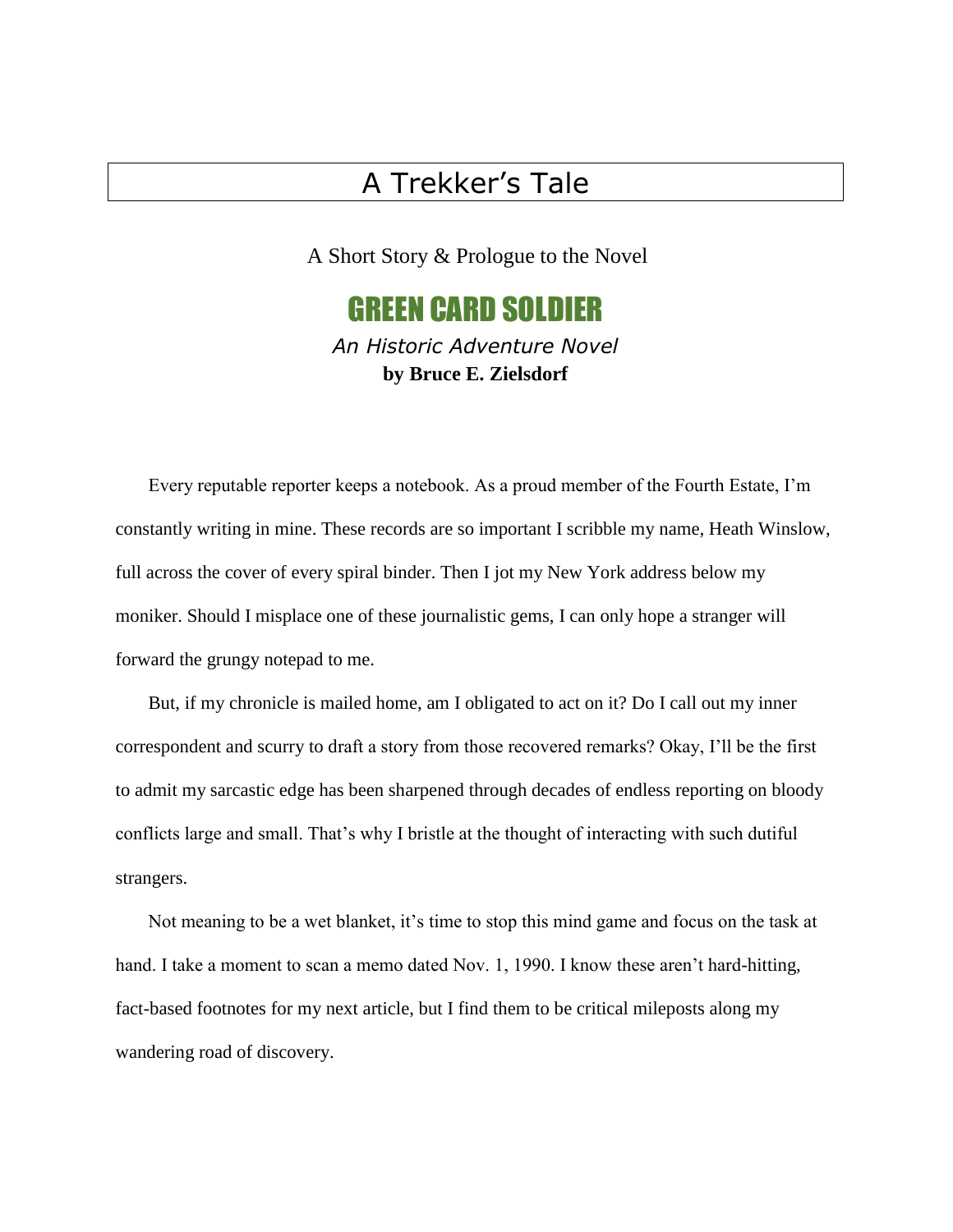**Notebook entry:** *Liptauer cheese spread...*

"Check!" I can state with pride as I locate item one on my shopping list. I've long realized such records are a matter of survival. Without an inventory, a diligent foodie like me would be lost trying to navigate Budapest's Great Market Hall – this country's largest indoor bazaar. The barrage of sights, sounds and smells within this massive wrought iron and stained glass food palace is relentless. My senses are bombard from every direction. Shouldn't this place be proclaimed Europe's cornucopia of culinary delights? I've yet to see that entry in any *Michelin Guide.* 

## **Notebook entry:** *Csabai Kolbász...*

"Check again!" is my response as a vendor thrusts forward my second paper-wrapped purchase. When shopping here, I instinctively adopt a bloodhound's sense. I'll not be seduced by the aroma of opulent Turkish coffee, or the peppery bite of Göcseji cheese. No way… Instead, I revel in nibbling on teeny Hungarian sausages, trying to choose which ones to befriend. This is no small task, even for a self-proclaimed gourmet like me.

**Notebook entry:** *Tokaji wine & plum Pálinka...*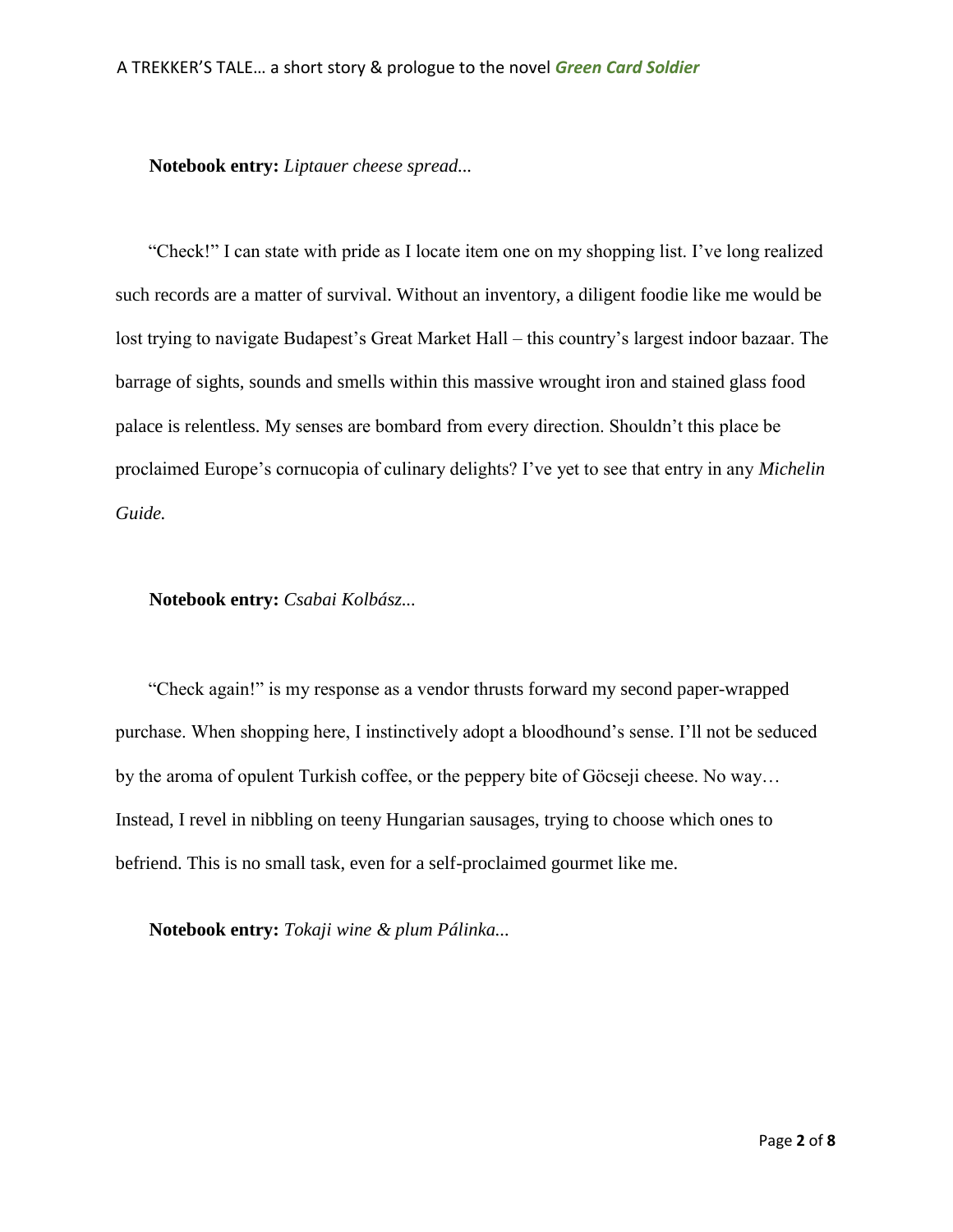"Check!" I assert as a fine liquor is found. All gastronomic goodies should be balanced by a sweet vino or fruity brandy. Tokaji wine is heralded in Hungary's national anthem. So, I feel obligated to buy it; should I not?

#### **Notebook entry:** *Paprika & caviar...*

A final "Check!" and I pronounce my excursion complete. Exploring the corridors of this red brick behemoth has always invigorated me. This colossal space shouts with the bravado of a carnival barker, "Experience the ancient one. Come join the fun!" Who am I to object when such epicurean delights leap to present themselves?

I have some advice for visitors, though: Don't overlook the countless booths on the second floor – a massive shelter for tacky tourist trinkets. Stall after stall is filled to overflowing with Orthodox icons painted in China. Forget not the Babushka dolls carved in Vietnam, a fake crystal vase from who knows where and stacks of heavy-handed embroidery – prefect for draping Aunt Adrian's sofa.

Well, my notebook's reviewed and a fitting level of criticism has been heaped. I sense it's time to find the rail head. The InterCity to Belgrade leaves just before noon and I want to be on it. With a couple dozen stops, it's no express to the Serbian heartland, but that's okay. The ride will give me time to observe the locals, a writer's true pleasure in life. So, why do I insist on taking the train? First off, I love locomotives. And it will give me a chance to reflect on the crescendo of war threats now churning in that multiethnic Balkan backwater.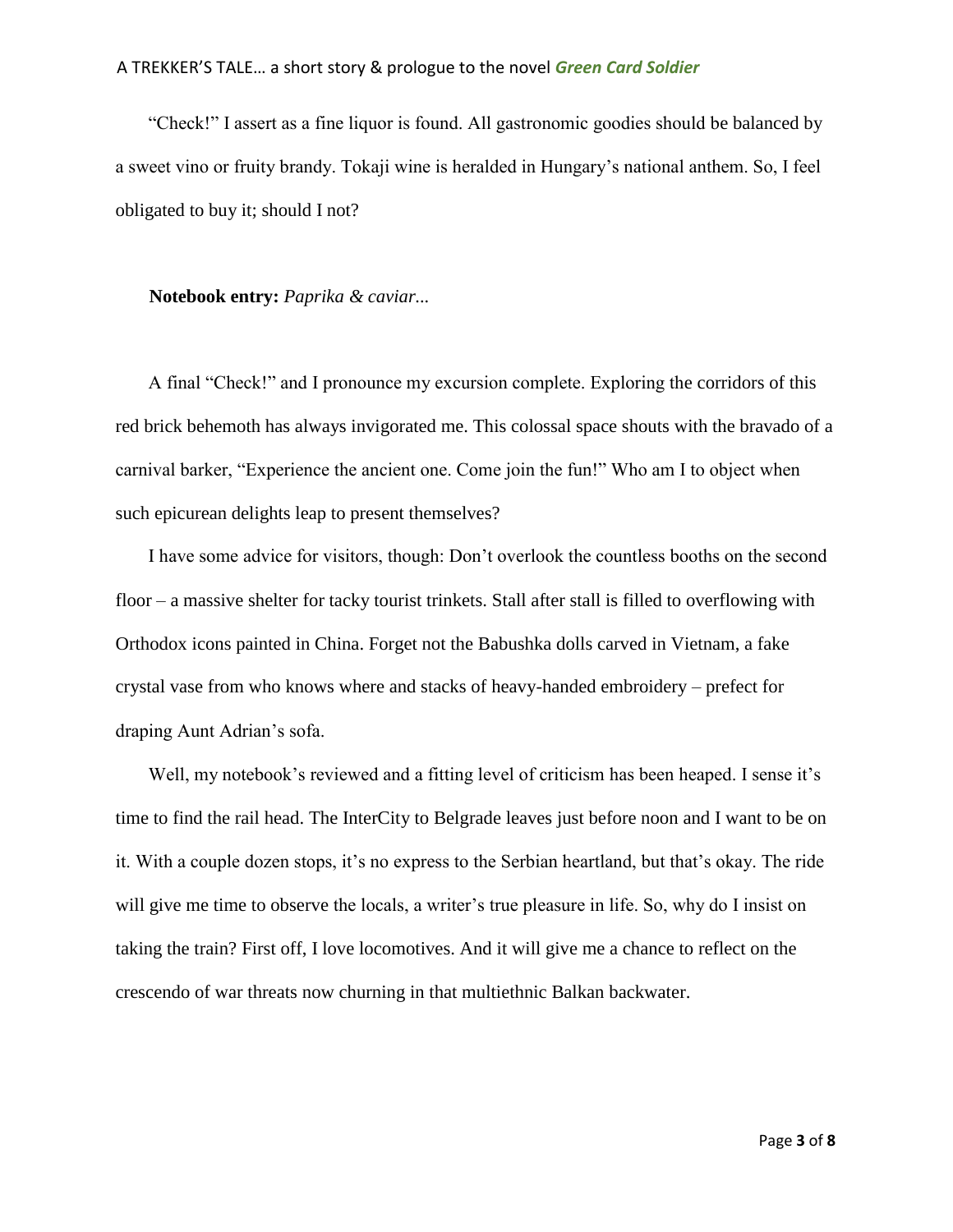#### A TREKKER'S TALE… a short story & prologue to the novel *Green Card Soldier*

**Notebook entry:** *By early '90s, Yugoslavia is plagued with problems… Foreign debt, inflation & unemployment cloud the air… Nationalist feelings & political snags fester, leading to crisis… Milosevic rejects ideas for a looser federation*

But why must I again charge forward to report from such a political hotbed? We're entering the last decade of the 20th century; wake up people! Just look what's going on. Iraq has invaded Kuwait, East and West Germany struggle to reunite, Europe's commies are hanging it up and the World Wide Web has debuted – whatever that means. Bottom line: This should be a busy, busy decade. By extrapolation, it's the essence of a reporter's bliss, and more importantly, just what my editor ordered.

#

The cab driver's Lada wheezes and shakes its rusty shell toward a Gothic cathedral-like structure known as the Budapest-Keleti Rail Station. I pay him. He pops from the Marxist heap to gather my suitcase, shopping bags and attaché. I offer a second tip, but the cabbie refuses. Instead, he points toward a ticket kiosk and encourages me to step lively into my new adventure.

No one said I'd be riding the Orient Express, but I didn't plan on hiking half the Hungarian frontier just to board a train. Okay, so I'm dragging too damn much stuff, as usual. I soon realize the need to execute a few Manhattan-style sidewalk dodge-and-weave maneuvers, if I'm to proceed. It's an acquired urban skill that allows me to zigzag past hordes of peasant ladies who've begun swarming on to the platforms. I find it intriguing they're all laden with enormous bouquets of sweet-scented flowers. And not to my surprise, the cantankerous itty-biddies are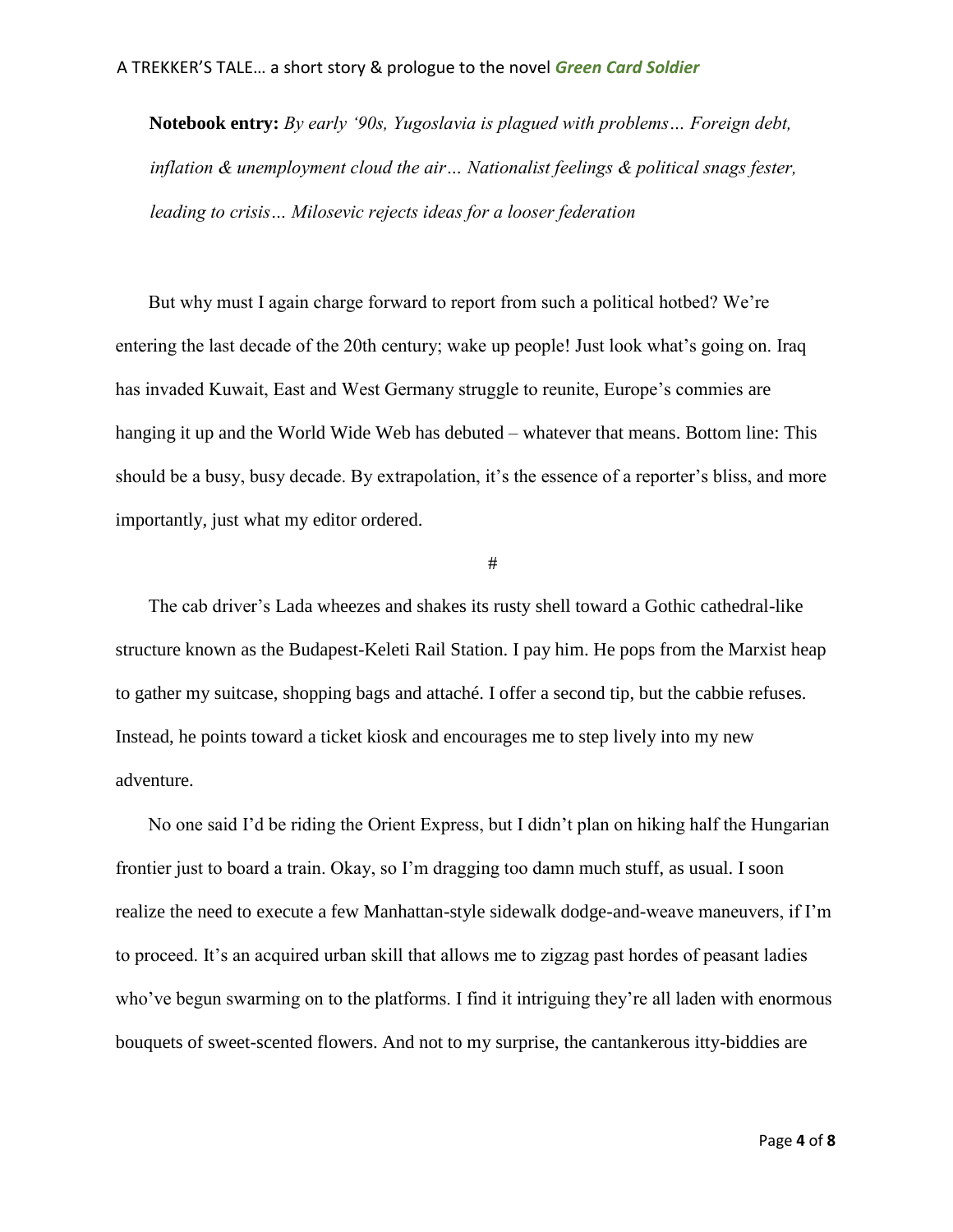pushing and shoving like miniature sumo wrestlers in a crazed attempt to board the train all at once.

I execute a mental slap on the forehead, realizing I've strolled smack dab into the middle of an All Saints, Souls, or Something Day mass exodus from the city. And now I'm surrounded by a colony of babushkas scurrying about like penguins waddling to the sea.

**Notebook entry:** *Halottak Napja – Day of Remembrance… Instead of Halloween, Hungarians head to the cemeteries for All Soul's Day… Prayers believed to lighten the way for those living in purgatory… Death is nothing unusual here*

The poor women on the platforms are consumed by a single-minded purpose: Scuttle to their villages in time to put flowers on gravesites and light lanterns to lost loved ones before tomorrow's sun sets. Based on centuries of Balkan tradition, this is what the devout must do.

Mustering my own determination, I'm able to pass a multitude clad in multi-layered funeral garb. My knees are now aching in time with my fast-beating heart. I soon reach a railcar where seating appears available. I struggle up the steps and into the coach. A single, somewhat worn, dark green velveteen lounge seat, nestled with a petite, but chipped, wood-veneer desk, presents itself. It's a silent, but genuine, invitation to sit. I accept the offer and settle in for the journey.

My travel banquet is quickly put on display  $-$  a caviar tin is opened, Lipto cheese spread unwrapped and crusty artisan bread at the ready. It's time to "Prost!" this Mad Hatter sojourn with a shot of Hungary's finest. As I lift my glass of brandy, the train pitches forward and back, then begins its slow lumber out of the station.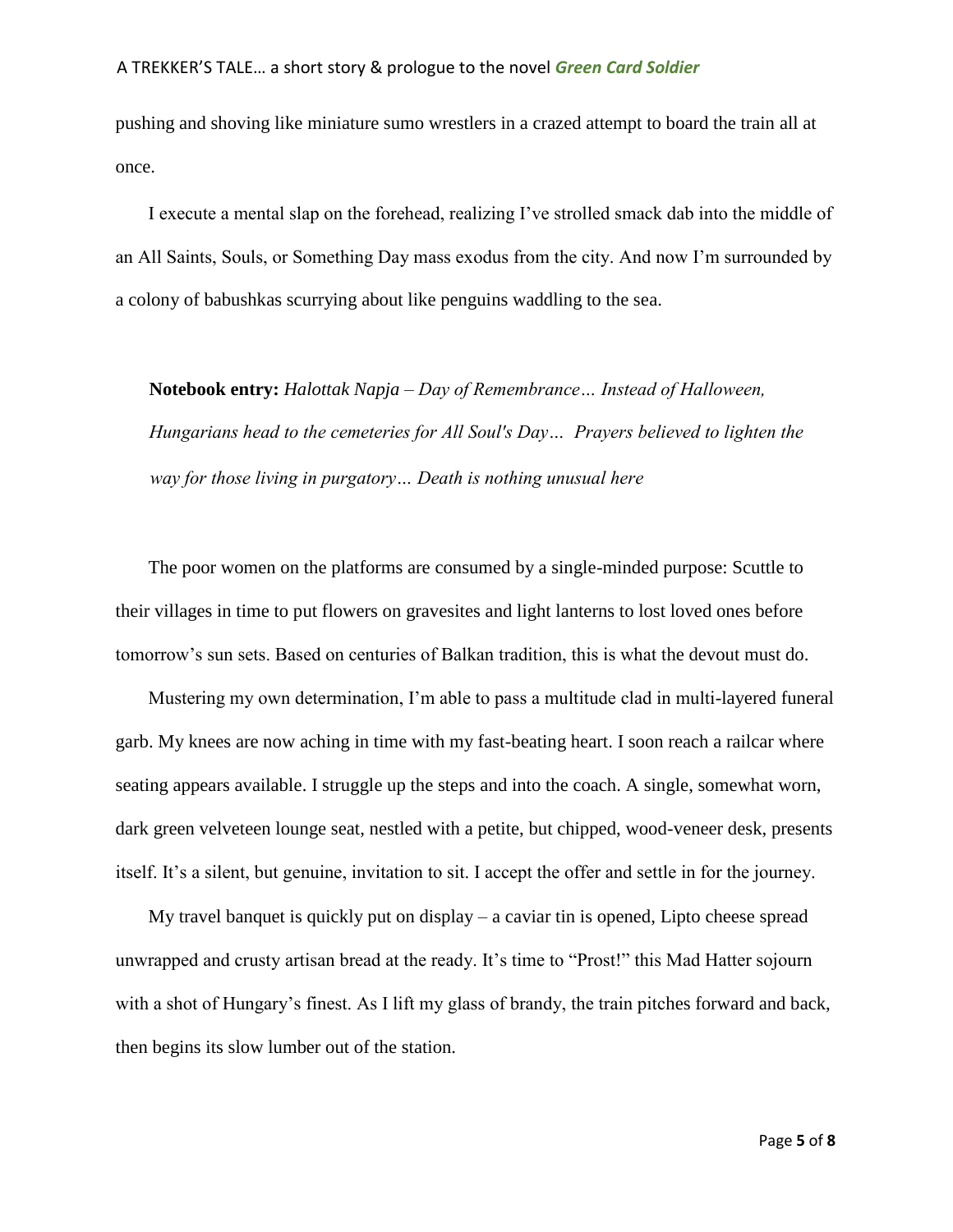#

Before long, my romantic repast is interrupted by a verbal exchange erupting at the far end of the coach. The commotion involves a boyish-looking conductor in an ill-fitting uniform confronting what appear to be three affluent tourists.

**Notebook entry:** *Two trendy women & a male companion… Spent high end to gear down... Only East Coast fashion slaves have the acumen & cash to dress with such style… Ugly Americans at their finest*

"Ön a hibás a vonat," the baby-faced train official states.

"We don't speak Hungarian," the first sojourner replies.

"Ön a hibás a vonat," the conductor shouts.

"Parlez-vous Français?" the second female tourist asks.

Once again the youthful officiato hollers, "Ön a hibás a vonat!"

"Sprechen sie Deutsch?" the male traveler interjects.

"Ön a hibás…," is all the conductor will say, sounding shriller each time he repeats the phrase.

"Okay, last chance... Parli Italiano?" the first woman asks, as if resigned to the fact her question will only generate a repeat of the previous response.

And she's right. "Ön a…," the young man says yet again. This time it's more of a pleading attempt to solicit action from the three.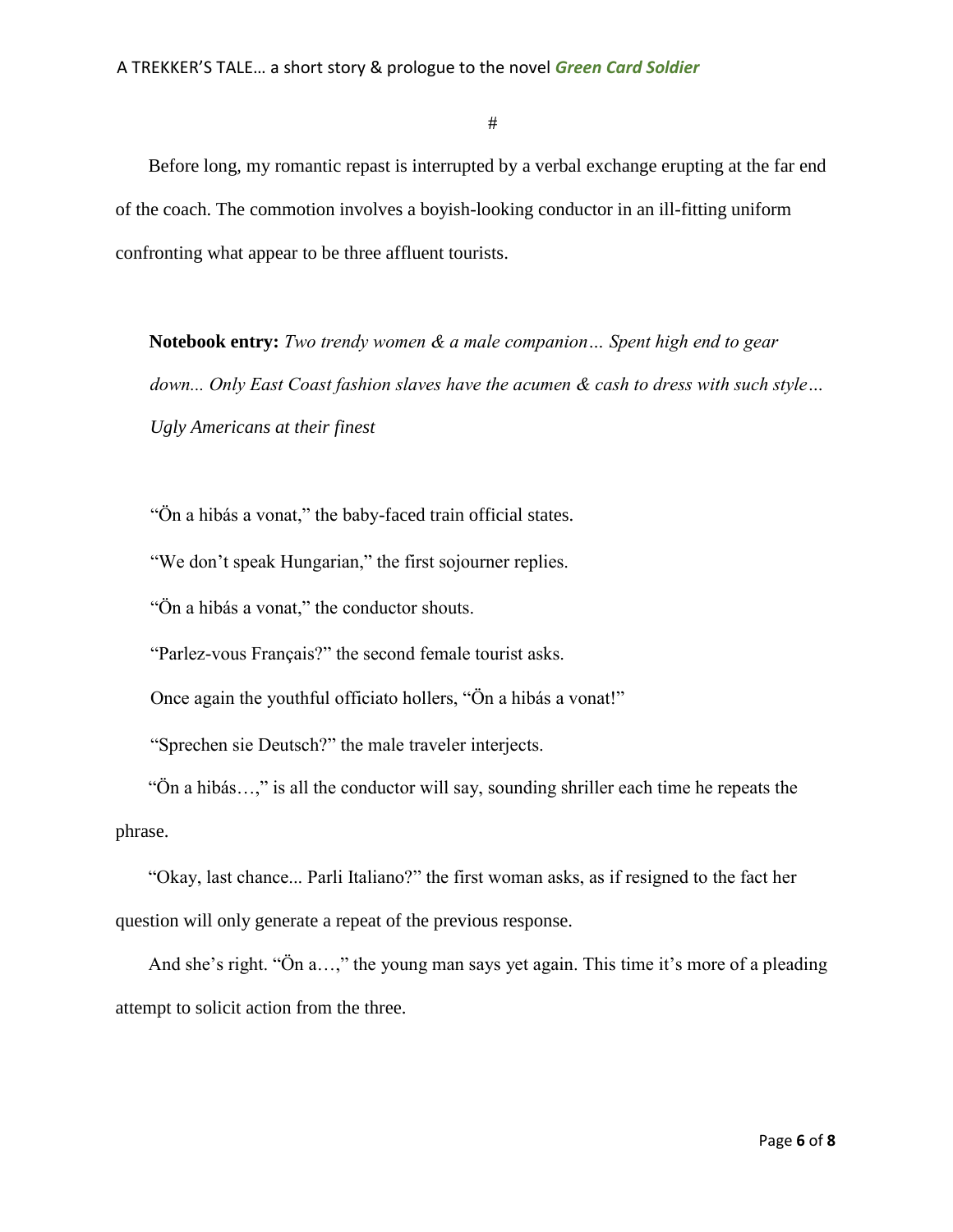## A TREKKER'S TALE… a short story & prologue to the novel *Green Card Soldier*

"Can you believe it?" the lad in the middle says with a huff. "Here we are, three seasoned world travelers who speak half a dozen languages, and we can't get this zit-faced bureaucrat to understand a damn word we're saying."

Then, as if on cue, a dapper gentleman rises from a nearby seat and steps into the fray. He tips his fedora and in perfect English quips, "Dorothy, you're not in Kansas anymore."

The ensemble's male member bites his lip in a desperate attempt to keep his laughter at bay. Then, the older chap begins to explain. "What your conductor's trying to tell you is that you're on the wrong train."

"What?" they all cry out.

Taking their tickets from the conductor for closer examination, the impromptu interpreter advises them, "You not only boarded the wrong train, you started out from the wrong station."

"What?" the three repeat their scream.

"You must return to Budapest, taxi to the Déli station and take the next train bound for Lake Balaton, if you wish to see Transdanubia. And you should do so now, as this train will be stopping soon."

The globe-trekking triumvirate begins dashing about, gathering their belongings. They struggle, with bags held overhead, toward my end of the coach as part of a mad group shuffle to exit. All of a sudden, one of the side pockets on metro-man's suitcase bursts. As a result, his underwear tumbles on to a cluster of peasant ladies sitting nearby.

With what appears to be genuine concern for the traveler's lost belongings, a gnarled old woman stretches the waistband on a pair of briefs and shouts, "Mister Hanes! Mister Hanes!"